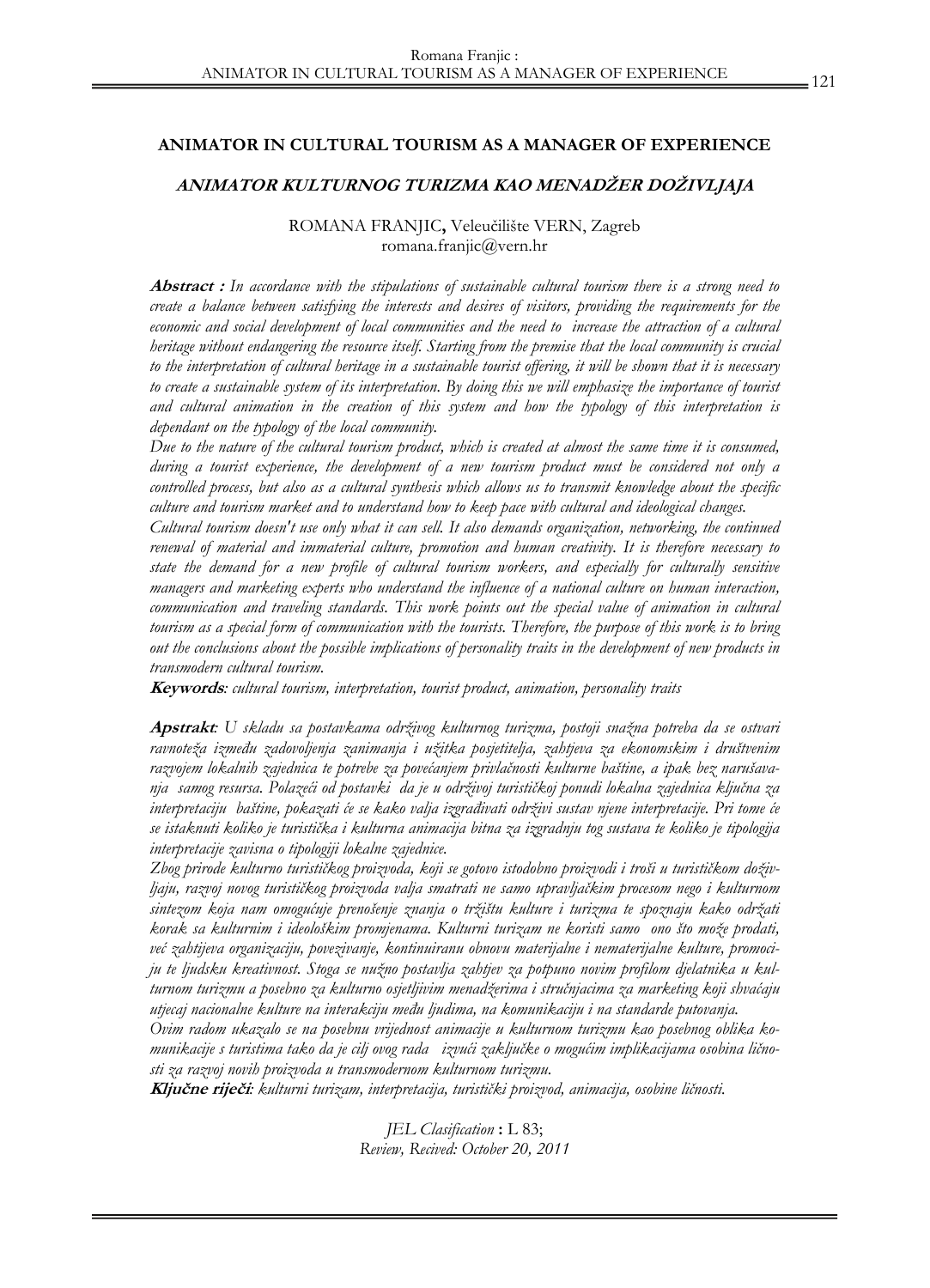## **1. Theoretical Framework**

Seeing as in many transitional economies the net income from tourism is a crucial factor in the stability of the balance of payments (Jovančević, 1998, p. 397-424), the organizing of the tourist offering on the principles of the economy of experience can be seen as a form of state regulation whose purpose is to lessen negative externalities linked with uncontrolled growth of tourist traffic (Stiglitz, 2000) through the preservation of the resource basis and through maintaining the quality of life of the local population. Tourism is much more than just a product intended for consummation, because the consumers/tourists are more and more looking to achieve meaning and well-being through different experiences and their connected images (Firat and Dholakia 1998). In a postmodern sense, tourism should be understood as something that is intended for play, as something which consumers can use in innumerable ways in order to improve their lives and lifestyle and to develop the awareness of their own value and identity.

An experience in tourism is created through animation and its programs. From a tourism standpoint, animation is an element of a destination product equal to food and lodging and is a part of the total tourism offering. We could even say than animation is a form of internal marketing or marketing within a hotel, seeing how the organization of a cultural event makes the tourism product more complex, richer and more competitive (Jere-Lazanski, 2007). Tourism animation deals with the free time of hotel guests and tourists. They are kept active and are either active participants or a passive audience of a program of tourist animation. Cultural institutions, as well as tourism, interpret animation as a form of communication undertaken during free time with the purpose of liberating the tourists from their everyday commitments. Animation signifies a new link between tourism and culture as two important aspects of life and results in educating the tourists who end up returning because of the cultural programs provided by animation. As a segment of free time tourism satisfies the needs and expectations of "homo turisticus". It constantly creates new programs linked with culture as a special part of the tourist product (Jere-Lazanski, 2007).

The experiential value of a certain product is a real factor which contributes to the motivation of a client when he/she is purchasing or desires to purchase a certain product. In this case, the visitor/tourist is a client who seeks emotional experiences such as entertainment, events, adventures or thrills. Generally we can say that an experience is formed when the managers of a destination decide to use its services as a stage and its resources as props to attract tourists. In this case monumentality is the most important characteristic: "While the products are entertaining, the resources material, and the services intangible, the experiences are being remembered" (Pine and Gilmore, 1999, p. 1). In order for the purchasing power of the clients to be transferred from the more common consumption of goods and services to the market of "memorable experiences," the goods and services must be advertised with the help of a psychological introduction which will intensify the experiential character of tourist activities. For the achievement of the adequate staging experience skills such as script writing are needed, as well as the use of such tools which will incite desired associations, emotions and memories in the clients.

The basic principles and procedures used in the creation of events through cultural animation programs are the following. First, the principle of freedom, according to which no one can be forced to participate in the programs. Each individual can freely choose the program in which he/she will participate as an active or passive participant. According to the active principle it is assumed that the animators are obliged to include activities during which people can participate actively. Programs are divided into active ones (sports, games, etc.) and passive ones (exclusively cultural programs such as concerts, operas, theatre, etc.), in which the tourist is only the spectator. According to Hudson (2006), experiences are a crucial innovation in the many diverse activities such as health care and the auto industry. The most recent studies show that for most clients "the experience they remember the most" is linked to their leaving on holiday (Hudson, 2006, p. 138). The demand for leisure and tourist products which cater to the desires of clients, encourage them spiritually and offer them unique moments on the emotional, physical, spiritual and the intellectual plane is constantly growing. The other aspect of experience in the leisure market is that one should not only offer entertainment and pleasure, but also mystery, message and feeling (Groetsch, 2006). The future belongs to fast experiences. It is not surprising that for postmodern travelers invested time is becoming more and more important. This is why short trips which promise more powerful experiences and better quality are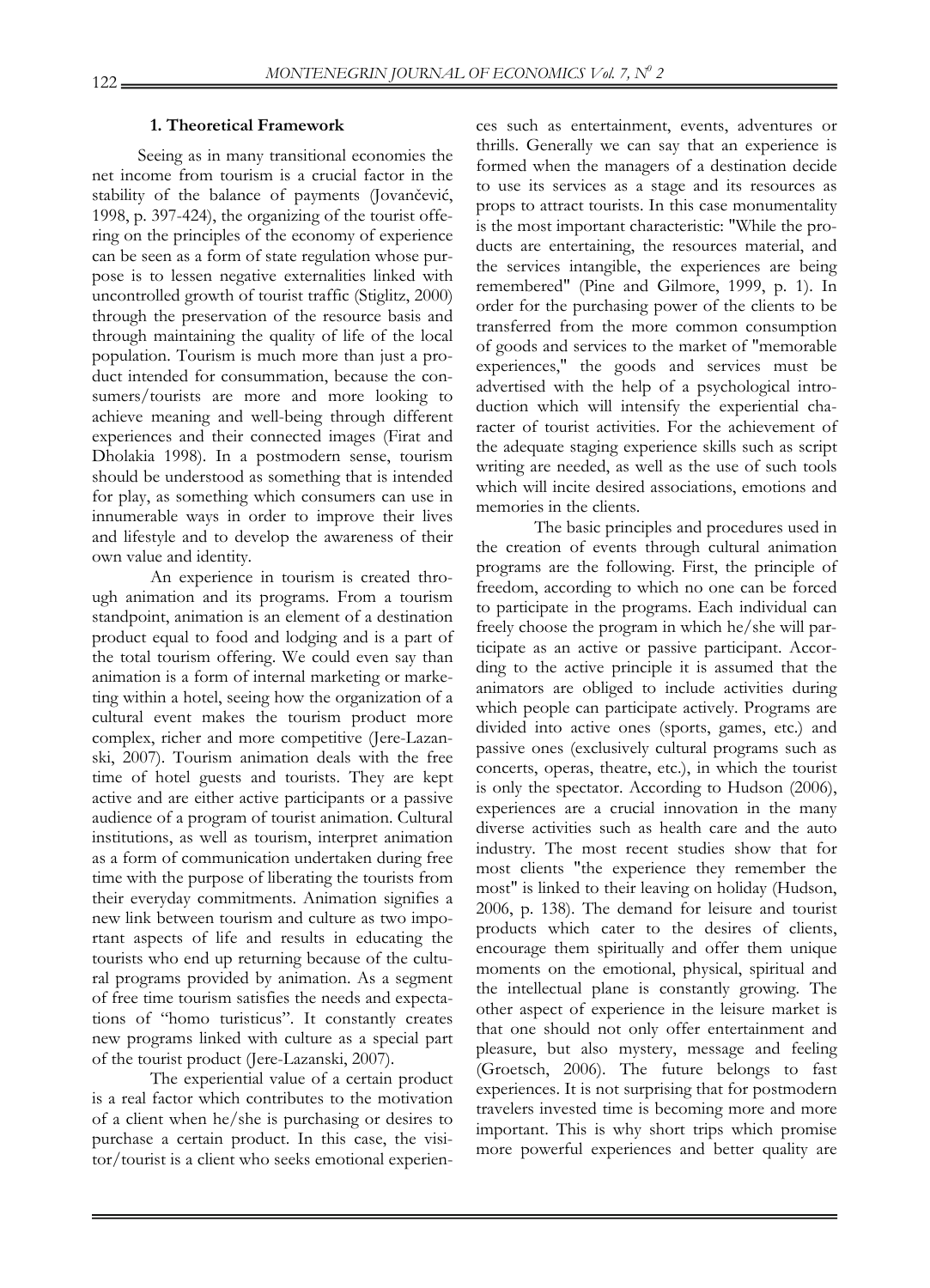becoming more popular. Besides, the possibility of disappointment is much lower when compared to the promise of two weeks of sun on the beach (Reiter, 2004, p. 177).

# **2. An Analysis of the Psychological Characteristics of a Cultural Tourism Animator**

The position of a tourist animator is well known in tourism by the terms such as entertainer or an official for guest relations. Working with guests demands significant mental and physical capabilities which are not necessary in other touristrelated jobs. Self-motivation and the motivation of others bring positive results. Motivation by itself provides the energy which is crucial to achieving goals. The tasks of a tourist animator are the following: organizing leisure time, managing various programs and events, creating animation programs, informing the guests about the possibilities within the tourist destination, hotel, tourist complex, camp, etc., counseling guests about animation programs and choosing appropriate programs for guests. It could be said that the choosing of an appropriate animator is a form of deciding, but, most importantly, this is the managing of human resources within a tourist destination.

The considering of formal characteristics of tourism workers (sex, age, education) is insufficient for gaining enough insight to appreciate those characteristics of personality which are the most appropriate for the role of the initiator and creator of new ideas for the development of cultural tourism, the animator. We believe that the term *cultural tourism animator* represents a satisfactory syntagm and that it is necessary to improve its psychological profile and educational content. Using the instruments developed by Goldberg (1992), adapted and calibrated to the Croatian population, as the foundation of this part of our analysis, we used this test, better known as the "Five Big1," in two ways:

I. We asked three tourism and tourism development experts to independently enumerate in

1

the test the most desirable psychological characteristics that a cultural tourism animator should have. These evaluations were compared and arranged in order to get the average rating of each psychological trait and in this way we obtained an *ideal typical personality profile* of a cultural tourism animator.

II. The experts were very familiar with the work and personality of the seventeen tourism workers which served as our sample group2. Although our sample group belongs to the so-called "small samples" (under thirty respondents), the application of the Crombach (1951) *Alpha* reliability test showed exceedingly high reliability ( $\alpha = 0.9717$ ) with all fifty markers which were part of the test. In the next graphic example we will show the results of the relative importance of individual personality characteristic, as reported by our three evaluators independently of one another.

The clearest agreement among the evaluators regarding the ideal profile for a cultural tourism animator is apparent in the extraversion-introversion characteristic. Each of the three evaluators strongly agreed that an animator should have a strongly extroverted personality and that introversion would be counterproductive in that line of work. The amiability characteristic is perceived in a more diverse manner, because the second evaluator (marked by the letter B) evaluates this characteristic as much less important than the other two evaluators. The second evaluator retains this tendency towards a lower estimate in the estimation of all following personality characteristics and this is especially evident in the assessment of the ideal intellectuality characteristic, which, according to his/her opinion, needn't be highly pronounced. This evaluator views the emotional stability characteristic in the same manner. The remaining two evaluators deem the amiability characteristic, the emotional stability characteristic and intellectuality characteristic to be much more important for a cultural tourism animator.

1

<sup>&</sup>lt;sup>1</sup>This personality test contains over fifty bipolar markers and measures five personality characteristics: extroversion-introversion, amiability, conscientiousness, emotional stability, intellectuality. Ten markers for each characteristic have a negative extreme marked with the number 1 and a positive extreme marked with the number 9. The task of the evaluator is to mark each marker with the degree which would be the most suitable for the personality or profile which he/she evaluates.

<sup>2</sup>This test is known in Croatia under the name "Velepetorni model strukture ličnosti" (Mlačić, Knezović 2000). It was applied for the assessment of others and for self-assessment, for which the correlation was between 0,5 and 0,7.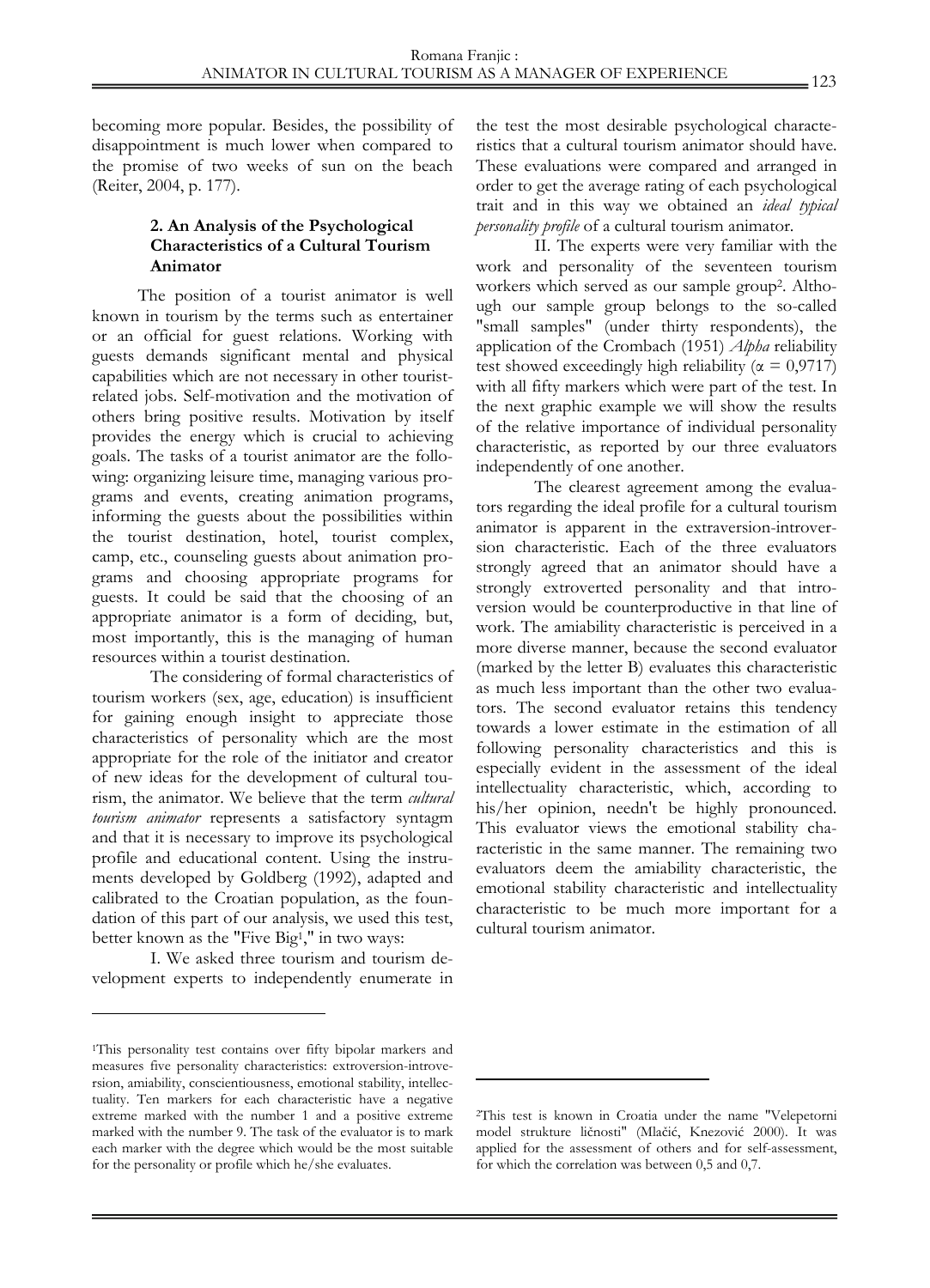

# **A Presentation of the Ideal Typical Personality Profile of a Cultural Tourism Animator**

 *Note: the chart was made on the basis of cumulative grading of personality characteristics by three independent evaluators marked by initials.* 

In contrast, the first evaluator (marked by the letter R) gave an extremely positive assessment for the characteristic of emotional stability, which he/she considers to be the most important. In this view, a cultural tourism animator should be a relaxed, peaceful, calm, sensitive and contended person in order to be successful in animating tourists in accordance to the cultural heritage of the area in which he/she works. The third evaluator (marked by the letter T) agrees with the first evaluator only in his/her verdict on the characteristic of conscientiousness, while he/she gives a far lower assessment on all other personality characteristics. In conclusion, the greatest agreement between the evaluators was in the characteristics of extraversion-introversion, conscientiousness and amiability. Greater discrepancies were expressed with regard to emotional stability and especially about the intellectuality characteristic. It is interesting to note that almost all three of the evaluators considered the intellectuality characteristic to be relatively unimportant when measured against other characteristics. Their results could be descriptively expressed in the following fashion: *a cultural tourism animator should first and foremost be an extroverted person of a pleasant disposition, of conscientious work habits, emotionally stable and of a somewhat above average intellectual development.* 

In the following table we will express the results of the evaluations of the seventeen tourism workers whose work and personality were familiar to the evaluators. The following graphical example clearly illustrates the results of this assessment of tourism workers and compares it to the ideal profile.

According to this presentation of an ideal profile, the evaluators deem that a cultural tourism animator should have the following characteristics: he/she should be a PLEASANT, FAIR, RESPONSIBLE, CONSCIENTIOUS, STABLE AND CONTENTED PER-SON (average marker is 9). In contrast, the evaluators also agree that he/she doesn't have to be too ASSERTIVE, SUBMISSIVE, FRUGAL, CERTAIN, THOU-GHTFUL, ANALYTIC (average marker is 5). In certain personality categories the evaluators agree and give high markers (8) on EXTRAVERSION: OPEN, ENER-GETIC, SOCIABLE, DECISIVE; AMIABILITY: WARM, POLITE, COOPERATIVE, TIDY; CONSCIENTIOU-SNESS: RELIABLE, PRACTICAL, THOROUGH, HAR-DWORKING; EMOTIONAL STABILITY: CALM, COM-POSED; INTELLECTUALITY: INTELLIGENT, CURI-OUS, IMAGINATIVE, CREATIVE, CULTURED.

In conclusion, the necessary main personality traits of a cultural tourism animator are exceedingly demanding, at least according to our evaluators, who are experts in modern tourism. According to their estimate, a cultural tourism animator should undoubtedly be an extroverted, pleasant, emotionally stable person who is markedly intelligent, curious, imaginative and creative, and is also a reliable, practical and hardworking employee. We also mentioned that this similarity test was translated to Croatian and tested on a sample of Zagreb students (Mlačić, 2002). This enables us to compare our results with the results of a test undertaken by a relatively high number of students ( $N = 519$ ).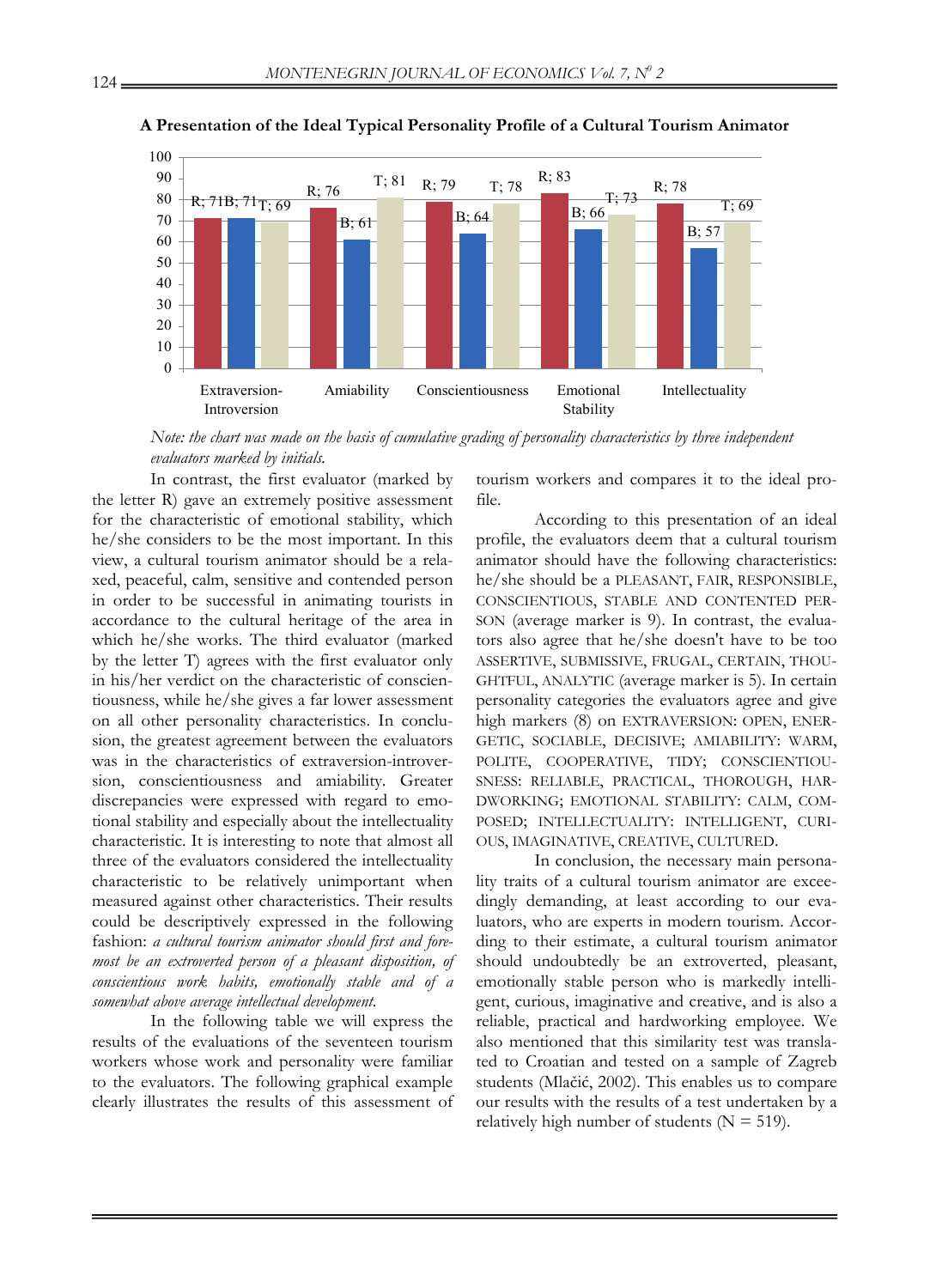| 1.                |                            | Enclosed        | $\overline{c}$ | 3 | 4              | 5                          | 6                |                    | 8 <sub>1</sub>                         | $ 9\rangle$               | Open                        |                          |  |
|-------------------|----------------------------|-----------------|----------------|---|----------------|----------------------------|------------------|--------------------|----------------------------------------|---------------------------|-----------------------------|--------------------------|--|
| 2.                |                            | Non-energetic   | $\overline{2}$ | 3 | 4              | 5                          | 6                |                    | $\overline{8}$                         | $ 9\rangle$               | Energetic                   |                          |  |
| 3.                |                            | Uncommunicative | $\overline{2}$ | 3 | 4              | 5                          | $\overline{6}$   | $-7.$              | $\overline{8}$                         | $\overline{9}$            | Communicative               |                          |  |
| 4.                |                            | Indecisive      | $\overline{2}$ | 3 | 4              | 5                          | 6                | 7                  | $8$ $\overline{\phantom{1}}$           | 9                         | Decisive                    |                          |  |
| 5.                |                            | Afraid          | $\overline{2}$ | 3 | 4              | 5                          | $\overline{6}$   |                    | $\overline{\mathcal{8}}$               | $\overline{9}$            | Brave                       |                          |  |
| 6.                |                            | Passive         | $\overline{2}$ | 3 | 4              | 5                          | 6                | $\overline{\ }$    | $\vert 8 \vert$                        | $\overline{9}$            | Active                      | EXTRAVERSION             |  |
| 7.                | <b>INTROVERSION</b>        | Diffident       | $\overline{2}$ | 3 | 4              | 5                          | 6                |                    | $\delta$                               | $\overline{9}$            | Confident                   |                          |  |
| 8.                |                            | Submissive      | $\overline{c}$ | 3 | 4              | 5                          | $\sigma$         | $\overline{7}$     | $\overline{\mathcal{8}}$               | 9                         | Assertive                   |                          |  |
| 9.                |                            | Non-spontaneous | $\overline{c}$ | 3 | 4              | 5                          | 6                |                    | $\mathbf{I}$<br>$\overline{\vartheta}$ | $\frac{1}{2}$             | Spontaneous                 |                          |  |
| $\overline{10}$ . |                            | Unsociable      | $\overline{c}$ | 3 | 4              | 5                          | 6                |                    | $\overline{\mathcal{S}}$ !             | $\vert 9 \vert$           | Sociable                    |                          |  |
| 11.               |                            | Cold            | $\overline{2}$ | 3 | 4              | $\overline{5}$             | $\boldsymbol{6}$ | 7                  |                                        | $ 9\rangle$               | Warm                        |                          |  |
| 12.               |                            | Impolite        | $\overline{c}$ | 3 | $\overline{4}$ | $\overline{5}$             | 6                | 7                  | $\frac{8}{8}$                          | $\frac{1}{2}$             | Polite                      |                          |  |
| 13.               |                            | Uncooperative   | $\overline{2}$ | 3 | $\overline{4}$ | 5                          | ℡                | 7                  | $\overline{\mathbf{8}}$                | $ 9\rangle$               | Cooperative                 |                          |  |
| 14.               |                            | Selfish         | $\overline{c}$ | 3 | $\overline{4}$ | 5                          | $\overline{6}$   |                    | $\overline{8}$                         | þ.                        | Unselfish                   |                          |  |
| 15.               |                            | Untidy          | $\overline{c}$ | 3 | $\overline{4}$ | 5                          | $\overline{6}$   | 7<br>$\mathcal{L}$ | 8                                      | $\overline{9}$            | Tidy                        |                          |  |
| 16.               |                            | Unpleasant      | $\overline{c}$ | 3 | 4              | 5                          | $6\leq$          | $7 -$              | $\vert 8 \vert$                        | $\overline{9}$            | Pleasant                    |                          |  |
| 17.               |                            | Untrusting      | $\overline{c}$ | 3 | $\overline{4}$ |                            | 6--              | $\overline{7}$ .   | $\frac{1}{8}$                          | $\overline{9}$            | Trusting                    |                          |  |
| $18.$             |                            | Selfish         | 2              | 3 | 4              | 5                          | 6                |                    | $8 - 9$                                |                           | Generous                    |                          |  |
| 19.               | <b>DISAGREEABLENESS</b>    | Noncompliant    | $\overline{c}$ | 3 | 4              | 5                          | $\overline{6}$   |                    | $\sqrt{-8.9}$                          |                           | Compliant                   | <b>AMIABILITY</b>        |  |
| 20.               |                            | Unfair          | $\overline{2}$ | 3 | 4              | 5                          | $\overline{6}$   |                    |                                        | $\overline{9}$            | $\overline{\text{Fair}}$    |                          |  |
| 21.               |                            | Unorganized     | $\overline{c}$ | 3 | 4              | 5                          | $\overline{6}$   | 7                  | $\frac{8}{8}$                          | $\overline{\mathfrak{g}}$ | Organized                   |                          |  |
| 22.               |                            | Irresponsible   | $\overline{2}$ | 3 | 4              | 5                          | 6                | 7                  | $\overline{8}$                         | $\sqrt{g}$                | Responsible                 |                          |  |
| 23.               |                            | Unreliable      | $\overline{2}$ | 3 | 4              | 5                          | $\overline{6}$   | $\overline{7}$     | $\overline{8}$                         | $\overline{9}$            | Reliable                    |                          |  |
| 24.               | <b>UNCONSCIENTIOUSNESS</b> | Negligent       | $\overline{2}$ | 3 | 4              | 5                          | 6                |                    | $\blacksquare$<br>$8-$                 | $\vert$                   |                             |                          |  |
| 25.               |                            |                 |                |   |                |                            |                  |                    |                                        |                           | Diligent<br>Practical       | CONSCIENTIOUSNESS        |  |
|                   |                            | Impractical     | $\overline{c}$ | 3 | $\overline{4}$ | 5<br>$\tilde{\mathcal{L}}$ | 6-               |                    | $\overline{8}$                         | b                         |                             |                          |  |
| 26.               |                            | Careless        | 2              | 3 | 4              | 5                          | 6<br>6.          |                    | $\overline{8}$                         | $\beta$                   | Thorough                    |                          |  |
| 27.               |                            | Lazy            | $\overline{c}$ | 3 | 4              |                            |                  |                    | $\overline{8}$                         | $\overline{9}$            | Hardworking                 |                          |  |
| 28.               |                            | Wasteful        | 2              | 3 | 4              | 5                          | 6                | 7.                 | ₹'~ り                                  |                           | Frugal                      |                          |  |
| 29.               |                            | Reckless        | $\overline{2}$ | 3 | 4              | 5                          | $6 - 7$          |                    | $\,8\,$                                | 9                         | Careful                     |                          |  |
| 30.               |                            | Heedless        | $\overline{c}$ | 3 | $\overline{4}$ | $\overline{5}$             | 6                | $\overline{7}$     | 8:                                     | $ 9\rangle$               | Mindful                     |                          |  |
| 31.               |                            | Angry           | $\overline{c}$ | 3 | $\overline{4}$ | $\overline{5}$             | $\triangledown$  | 7                  | 8'                                     | $\sqrt{9}$                | Calm                        |                          |  |
| 32.               |                            | Tense           | $\overline{2}$ | 3 | $\overline{4}$ | 5                          |                  | 7                  | $\overline{\mathbf{g}}$                | $\vert$ <sub>9</sub>      | Relaxed                     |                          |  |
| 33.               |                            | Nervous         | $\overline{c}$ | 3 | $\overline{4}$ | $\overline{5}$             | 6                | 7                  | $\overline{8}$                         | $\cdot \rho$              | Peaceful                    |                          |  |
| 34.               |                            | Volatile        | $\overline{c}$ | 3 | 4              | 5                          | 6                | $\overline{7}$     | $\vert 8 \vert$                        | 9:                        | Composed                    | <b>TABILITY</b>          |  |
| 35.               | <b>ISTABILITY</b>          | Irritable       | $\overline{c}$ | 3 |                |                            | $-6 - 7 - 8$     |                    |                                        | $ 9\rangle$               | Good-natured                |                          |  |
| 36.               | Ĕ                          | <b>Envious</b>  |                | Ć | $\overline{4}$ |                            | O                |                    | 8                                      | 9                         | Unenvious                   |                          |  |
| 37.               |                            | Unstable        | $\overline{c}$ | 3 | 4              | 5                          |                  | 7                  | 8,                                     | 9                         | Stable                      |                          |  |
| 38.               |                            | Discontented    | $\overline{c}$ | 3 | $\overline{4}$ | 5                          | 6                |                    | $\delta$                               |                           | Contented                   |                          |  |
| 39.               | <b>EMOTIONAL</b>           | Uncertain       | $\overline{c}$ | 3 | 4              | $\overline{5}$             | 6                |                    | 8                                      | 9                         | Certain                     | EMOTIONAL <sub>S</sub>   |  |
| 40.               |                            | Insensitive     | $\overline{2}$ | 3 | 4              | Б.                         | $\overline{6}$   |                    | 8                                      | 9                         | Sensitive                   |                          |  |
| 41.               |                            | Unintelligent   | $\overline{c}$ | 3 | $\overline{4}$ | 5                          | 6                |                    | 8r                                     | $\overline{9}$            | Intelligent                 |                          |  |
| 42.               |                            | Unperceptive    | $\overline{c}$ | 3 | $\overline{4}$ | 5                          | 6                |                    | 8 i                                    | $\overline{9}$            | Perceptive                  |                          |  |
| 43.               |                            | Unanalytic      | 2              | 3 | 4              | 5                          | 6                |                    | 8 <sub>1</sub>                         | $\overline{9}$            | Analytic                    |                          |  |
| 44.               | INTELLECTUALLY UNDEVELOPED | Unthoughtful    | 2              | 3 | 4              | 5                          | 6                |                    | $\overline{8}$                         | $\vert 9$                 | Thoughtful                  |                          |  |
| 45.               |                            | Incurious       | $\overline{2}$ | 3 | 4              | 5                          | 6                |                    |                                        |                           | $\overline{\text{Curious}}$ | INTELLECTUALLY DEVELOPED |  |
| 46.               |                            | Unimaginative   | $\overline{2}$ | 3 | 4              | 5                          | 6                |                    | $\overline{8}$                         |                           | Imaginative                 |                          |  |
| 47.               |                            | Uncreative      | $\overline{2}$ | 3 | 4              | 5                          | 6                |                    | 8                                      | $\overline{9}$            | Creative                    |                          |  |
| 48.               |                            | Uncultured      | $\overline{2}$ | 3 | $\overline{4}$ | 5                          | 6                |                    | 8                                      | $\overline{Q}$            | Cultured                    |                          |  |
| 49.               |                            | Rough           | $\overline{c}$ | 3 | 4              | 5                          | 6                |                    | 8                                      | 19                        | Sleek                       |                          |  |
| 50.               |                            | Unrefined       | $\overline{2}$ | 3 | 4              | 5                          | 6                |                    | 8                                      | 9                         | Refined                     |                          |  |
|                   |                            |                 |                |   |                |                            |                  |                    |                                        |                           |                             |                          |  |

The comparison of the ideal profile of cultural tourism animator with the profiles of assessed tourism workers  $(N = 17)$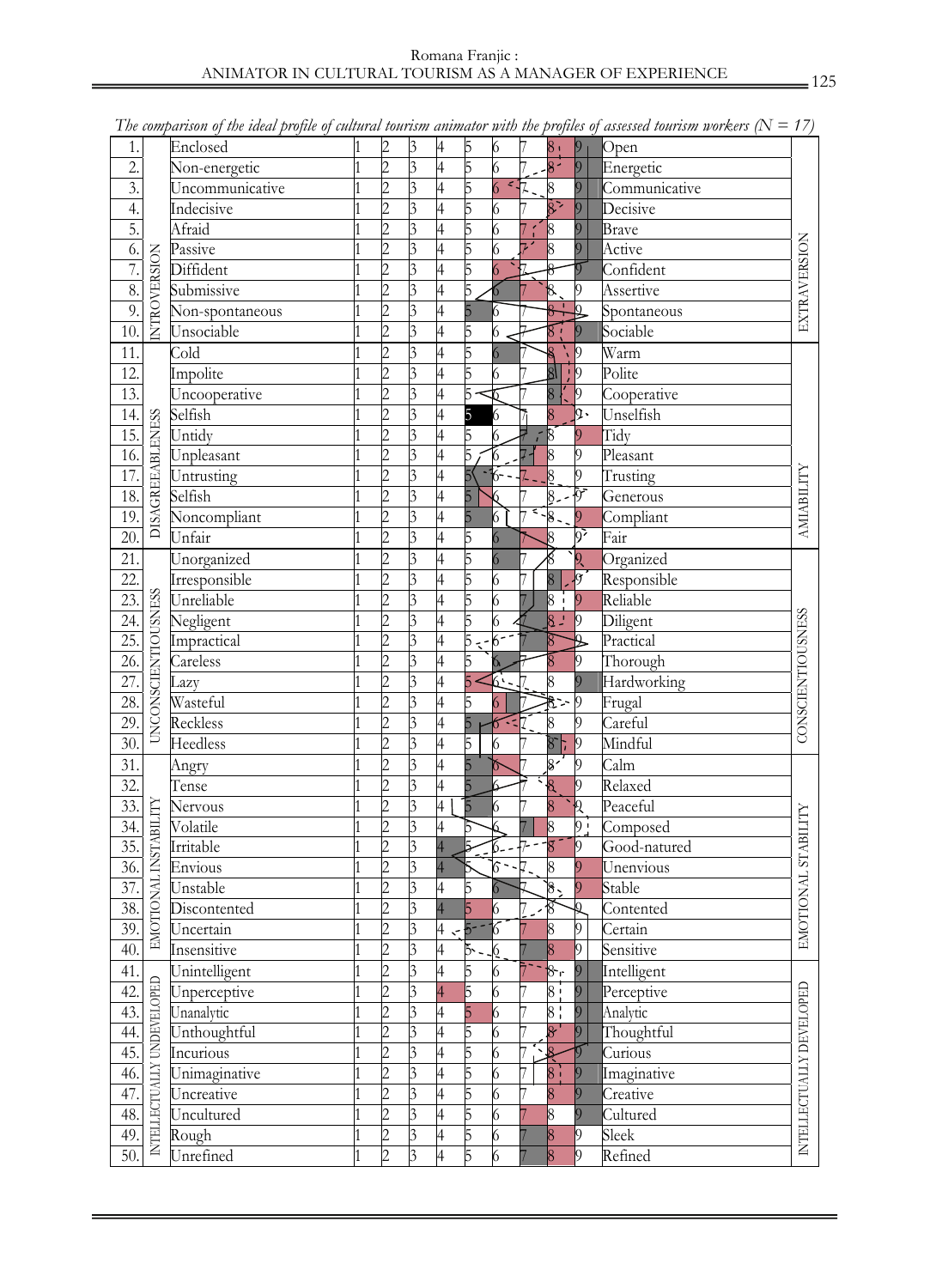#### **Expected Profile Estimated State**

Comparative Overview of Arithmetic Means, Standard Deviations and Scaled Results from the Sample of Zagreb Students ( $N = 519$ ) and the Sample of Tourism Workers ( $N = 17$ )

| PERSONALITY CHARACTERISTICS |                            |       | <b>ZAGREB STUDENTS</b> |           | TOURISM WORKERS |           |            |  |
|-----------------------------|----------------------------|-------|------------------------|-----------|-----------------|-----------|------------|--|
|                             |                            | М     | SD.                    | min<br>-  | M               | <b>SD</b> | $mn - max$ |  |
|                             |                            |       |                        | max       |                 |           |            |  |
| 1.                          | Introversion/Extraversion  | 68,65 | 12,89                  | $20 - 90$ | 68,47           | 18,38     | $24 - 89$  |  |
| II.                         | Amiability                 | 77,33 | 9.76                   | $16 - 90$ | 60,65           | 17,12     | $30 - 87$  |  |
| III.                        | Conscientiousness          | 71.25 | 12,88                  | $26 - 90$ | 65,29           | 17.97     | $30 - 90$  |  |
| IV.                         | <b>Emotional Stability</b> | 67.05 | 12,73                  | $29 - 90$ | 54,00           | 17,26     | $26 - 84$  |  |
| V.                          | Intellectuality            | 78,10 | 8.56                   | $36 - 90$ | 76,64           | 18,97     | $28 - 90$  |  |

Due to the large discrepancies among the samples, our constatation can be only illustrative. Our evaluators were much more critical than those who evaluated the students on the basis of emotional stability and amiability. This can be expected because these were crucial personality characteristics for a cultural tourism animator. The differences between other characteristics (introversion, intellectuality, conscientiousness) weren't statistically significant. On the basis of these findings we can constatate in general that if we undertook an "action of selection and education" of cultural tourism animators, we would have a great selection among existing tourism workers whose intellectual capabilities and extroverted personalities would guarantee a successful and qualified selection and the expediency of additional education. The corrective criterions should be the categories of amiability and conscientiousness which are rather poor among tourism workers. The most pronounced difference between the ideal profile of an animator and the evaluated tourism workers is in the category of emotional stability, which is highly valued in the profile and lacking among evaluated tourism workers.

Therefore, we conclude that in choosing candidates for cultural tourism animators one should primarily consider certain crucial personality characteristics relevant to the occupation. The results of this pilot study (using the Goldberg "Five Big" personality test adapted and calibrated to the Croatian population) indicate that it is possible, through the use of modern psychological personality tests, to make important new discoveries in the more efficient use and evaluation of human resources in tourism in order to expand and develop its new dimension: cultural tourism.

# **3. Conclusion**

To precipitate sustainability one should support initiatives of a smaller scope and not megaprojects. One should educate the local population while taking into account local diversity and further educate tourism workers. In this way a level of expertise essential for the tourist workers to enrich the tourist product of their destination can be achieved, and this would also improve the quality of interpretation. An ideal tourism worker who will carry out these changes within a tourist destination is a cultural tourism animator who should be an extroverted person of a pleasant disposition, of conscientious work habits, emotionally stable and of a somewhat above average intellectual development. A cultural tourism animator is an inspirator and a motivator who must be enthusiastic and determined, who needs to incite inspiration and excitement. Such types of tourism workers determine trends and bring in new ideas into management and into the decision-making process. They use their energy to successfully transform otherwise boring tasks into motivating games. In this way, the tourist space, or the crystallized points of global and tourist-oriented movement, will be interpreted in a new way, as a spiritual resource for tourists who visit this space and the local population.

#### **Bibliography**

Cronbach, L. J. (1951), Coefficient alpha and the internal structure of tests. Psychometrika. 16, 297-334

Firat A.F. and Dholakia S. (1998), Consuming People, from Political economy to Theatres of Consumption. London: Routledge

Goldberg, L.R. (1990) An alternative "Description of personality" the Big-Five factor structu